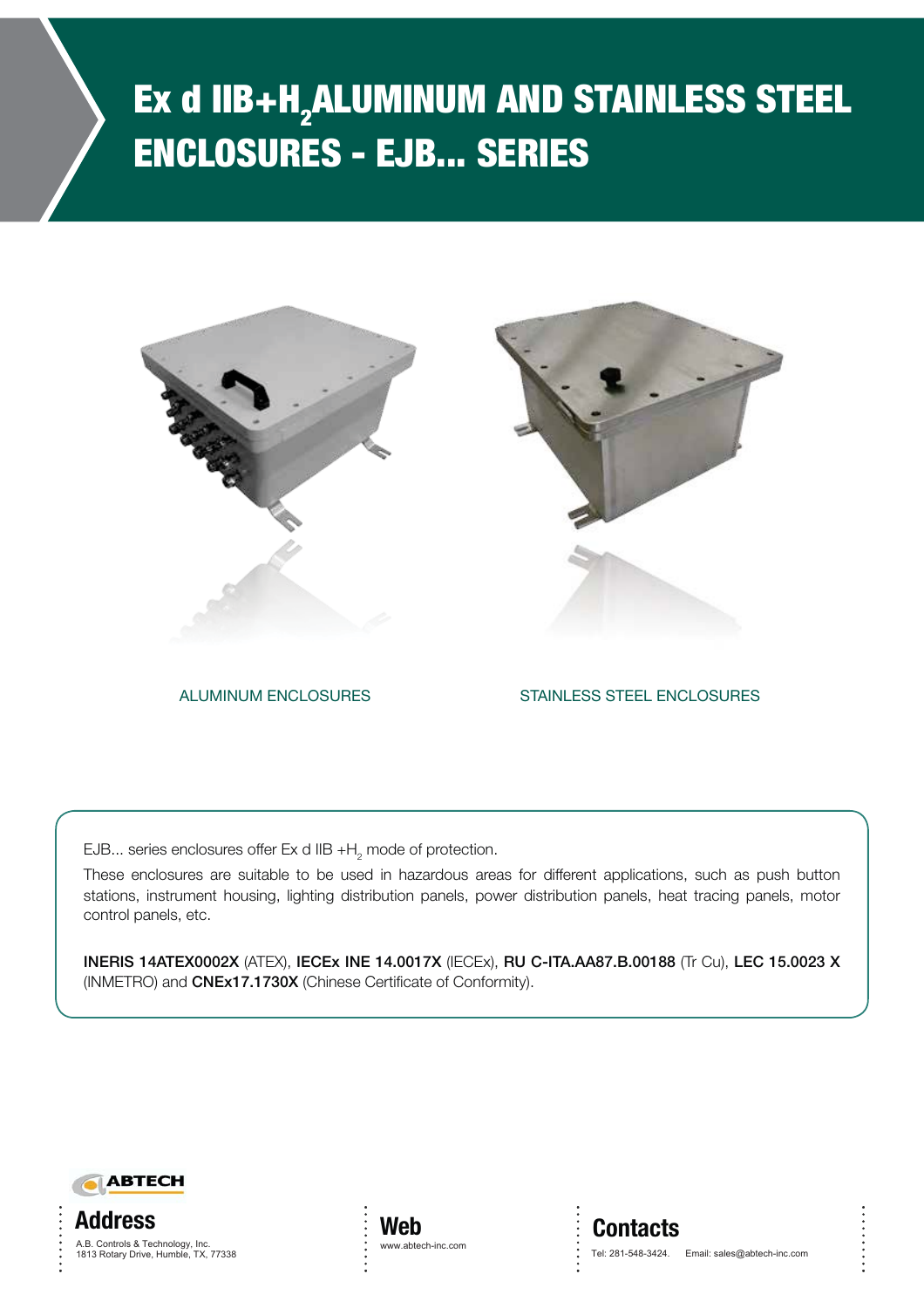# EJB SERIES - TECHNICAL SPECIFICATION EJB SERIES - TECHNICAL SPECIFICATION

### **MATERIAL**

Enclosure material: Lid material:

Copper free aluminum or stainless steel AISI 316L Copper free aluminum

### **Ex CODE**

Ex execution:  $\langle \mathbf{\hat{x}} \rangle$  II 2 GD

 x db IIB+H $_{\rm _2}$  T6/T5/T4 Gb Ex tb IIIC T85°C / T100°C / T135°C Db IP66

### **MECHANICAL FEATURES**

| Degree of protection: | IP66                                                                     |
|-----------------------|--------------------------------------------------------------------------|
| Temperature:          | $-20^{\circ}$ C to $+60^{\circ}$ C or $-50^{\circ}$ C to $+60^{\circ}$ C |
| Threaded Holes:       | ISO Metric / ANSI B1.20.1 NPT                                            |

### **Ex FEATURES**

| Standards:    | EN 60079-0 / EN 60079-1 / EN 60079-11 / EN 60079-31     |
|---------------|---------------------------------------------------------|
|               | IEC 60079-0 / IEC 60079-1 / IEC 60079-11 / IEC 60079-31 |
| Suitable for: | Zone 1 / Zone 2 / Zone 21 / Zone 22                     |

### **CERTIFICATES**

| Certificates Number: |     | INERIS 14ATEX0002X        |
|----------------------|-----|---------------------------|
|                      |     | <b>IECEX INE 14.0017X</b> |
|                      | FAL | RU C-IT.AA87.B.00188      |
|                      |     | LEC 15.0023 X             |
|                      |     | CNEx17.1730X              |

### **NOTE**

Enclosures can be internally equipped with intrinsically safe equipment. Enclosures can be equipped with windows on the cover. Certificate for Group I available.





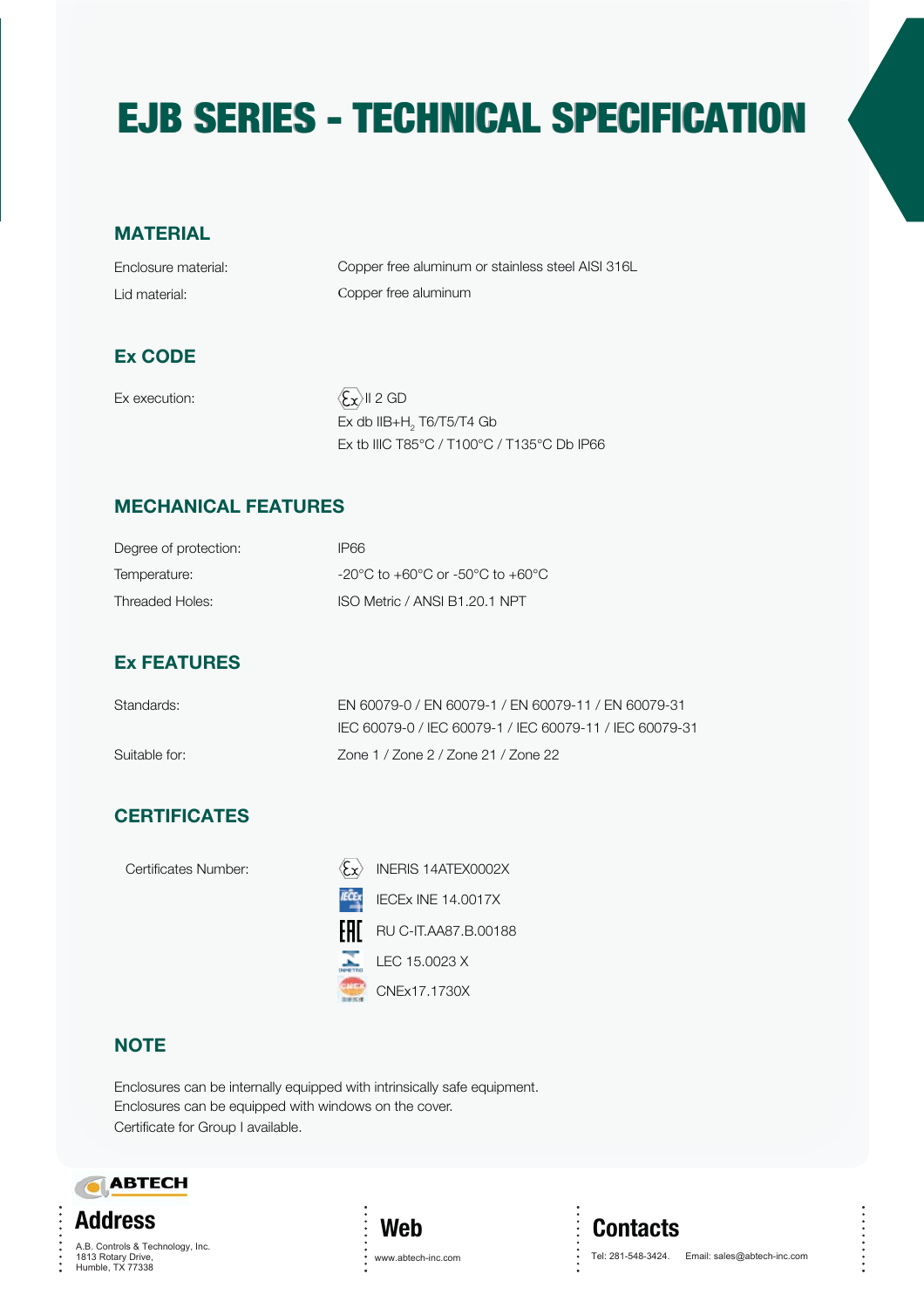|                                                                                                           | <b>EJB SERIES - ALUMINUM DIMENSIONS</b> |                            |              |                |                                  |                      |              |                       |                                       |                     |                             |                               |
|-----------------------------------------------------------------------------------------------------------|-----------------------------------------|----------------------------|--------------|----------------|----------------------------------|----------------------|--------------|-----------------------|---------------------------------------|---------------------|-----------------------------|-------------------------------|
|                                                                                                           |                                         |                            |              |                |                                  |                      |              |                       |                                       |                     |                             | Feet                          |
|                                                                                                           |                                         | <b>External Dimensions</b> |              |                | <b>Internal Dimensions</b>       |                      |              | <b>Internal Plate</b> |                                       | <b>Fixing Holes</b> | Weight                      | <b>Fixing</b><br><b>Bolts</b> |
| <b>TYPE</b>                                                                                               | <b>Height</b><br>(H)                    | <b>Width</b><br>(W)        | Depth<br>(D) | Height<br>(H1) | <b>Width</b><br>(W1)             | <b>Depth</b><br>(D1) | $\mathsf{A}$ | $\mathbf B$           | $\mathsf T$                           | $\mathsf U$         | kg                          | ØZ                            |
| EJB-A                                                                                                     | 315                                     | 250                        | 175          | 230            | 165                              | 130                  | 215          | 150                   | 180                                   | 241                 | 11                          | M <sub>8</sub>                |
| EJB-B                                                                                                     | 425                                     | 245                        | 230          | 345            | 170                              | 185                  | 321          | 150                   | 290                                   | 249                 | 16                          | M <sub>8</sub>                |
| EJB-C                                                                                                     | 490                                     | 415                        | 260          | 385            | 310                              | 200                  | 335          | 275                   | 336                                   | 414                 | 36                          | M8                            |
| EJB-D                                                                                                     | 530                                     | 495                        | 260          | 425            | 390                              | 200                  | 394          | 358                   | 360                                   | 480                 | 44                          | M <sub>8</sub>                |
| EJB-E                                                                                                     | 595                                     | 540                        | 315          | 480            | 430                              | 235                  | 446          | 391                   | 400                                   | 559                 | 80                          | M10                           |
| EJB-F                                                                                                     | 835                                     | 445                        | 315          | 720            | 340                              | 235                  | 670          | 294                   | 630                                   | 449                 | 93                          | M10                           |
| EJB-G                                                                                                     | 835                                     | 610                        | 315          | 720            | 500                              | 235                  | 670          | 450                   | 630                                   | 604                 | 123                         | M10                           |
| EJB-H                                                                                                     | 835                                     | 610                        | 410          | 720            | 500                              | 330                  | 670          | 450                   | 630                                   | 604                 | 134                         | M10                           |
| All dimensions are in mm.<br>Dimensions and weights are approximate and subject to change without notice. |                                         |                            |              |                |                                  |                      |              |                       |                                       |                     |                             |                               |
| <b>Address</b>                                                                                            | <b>ABTECH</b>                           |                            |              |                |                                  |                      |              |                       |                                       |                     |                             |                               |
| 1813 Rotary Drive,<br>Humble, TX 77338                                                                    | A.B. Controls & Technology, Inc.        |                            |              |                | <b>Web</b><br>www.abtech-inc.com |                      |              |                       | <b>Contacts</b><br>Tel: 281-548-3424. |                     | Email: sales@abtech-inc.com |                               |





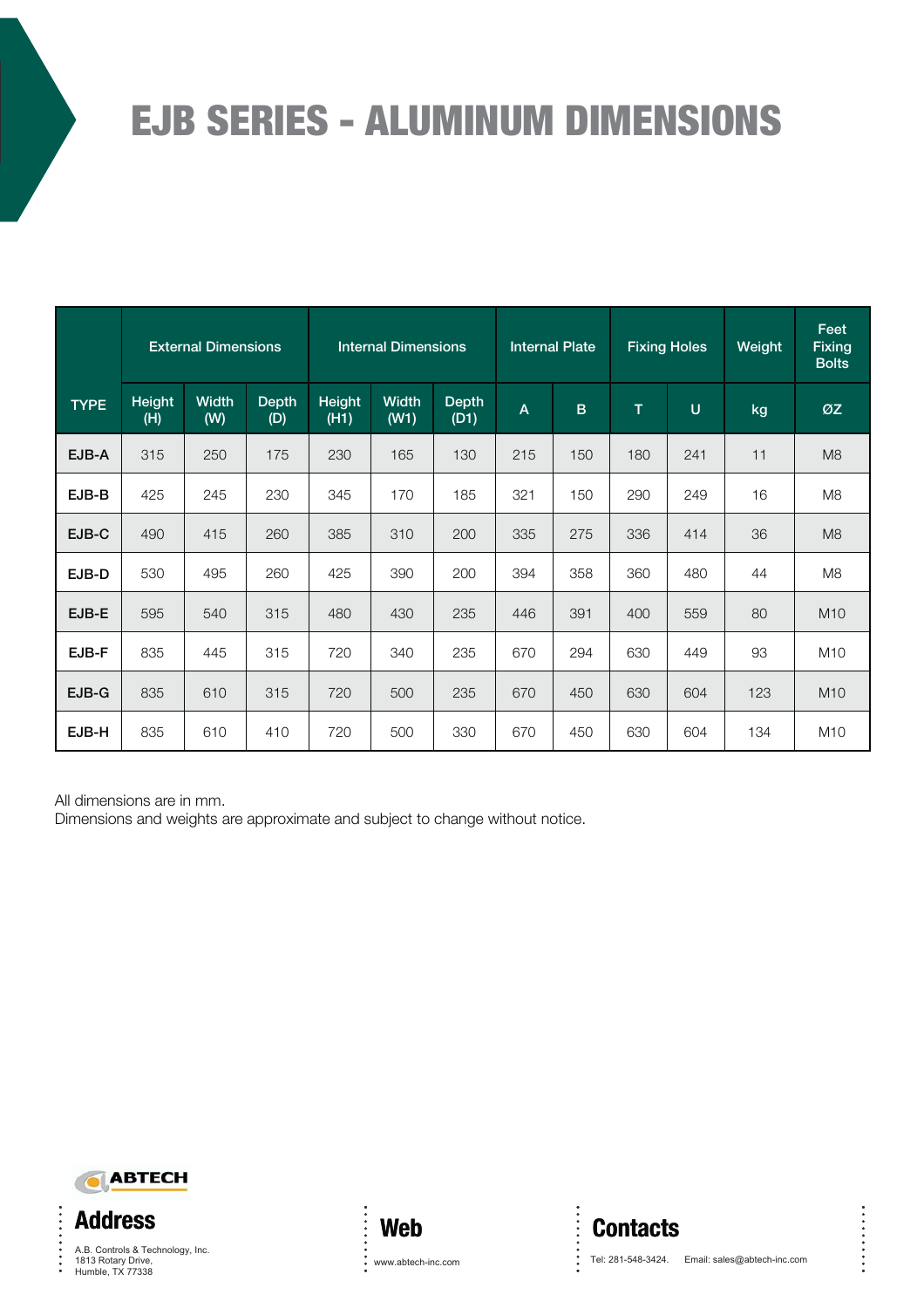# EJB SERIES - ALUMINUM DRAWINGS

### **BOTTOM VIEW**



#### **INTERNAL PLATE**



**FRONT VIEW**



**SIDE VIEW**





 $\ddot{\cdot}$ 

1813 Rotary Drive,<br>Uweble, TX 77339  $\sum_{i=1}^{n}$ 1813 Rotary Drive,<br>Humble, TX 77338



. . . . . . . . . . . .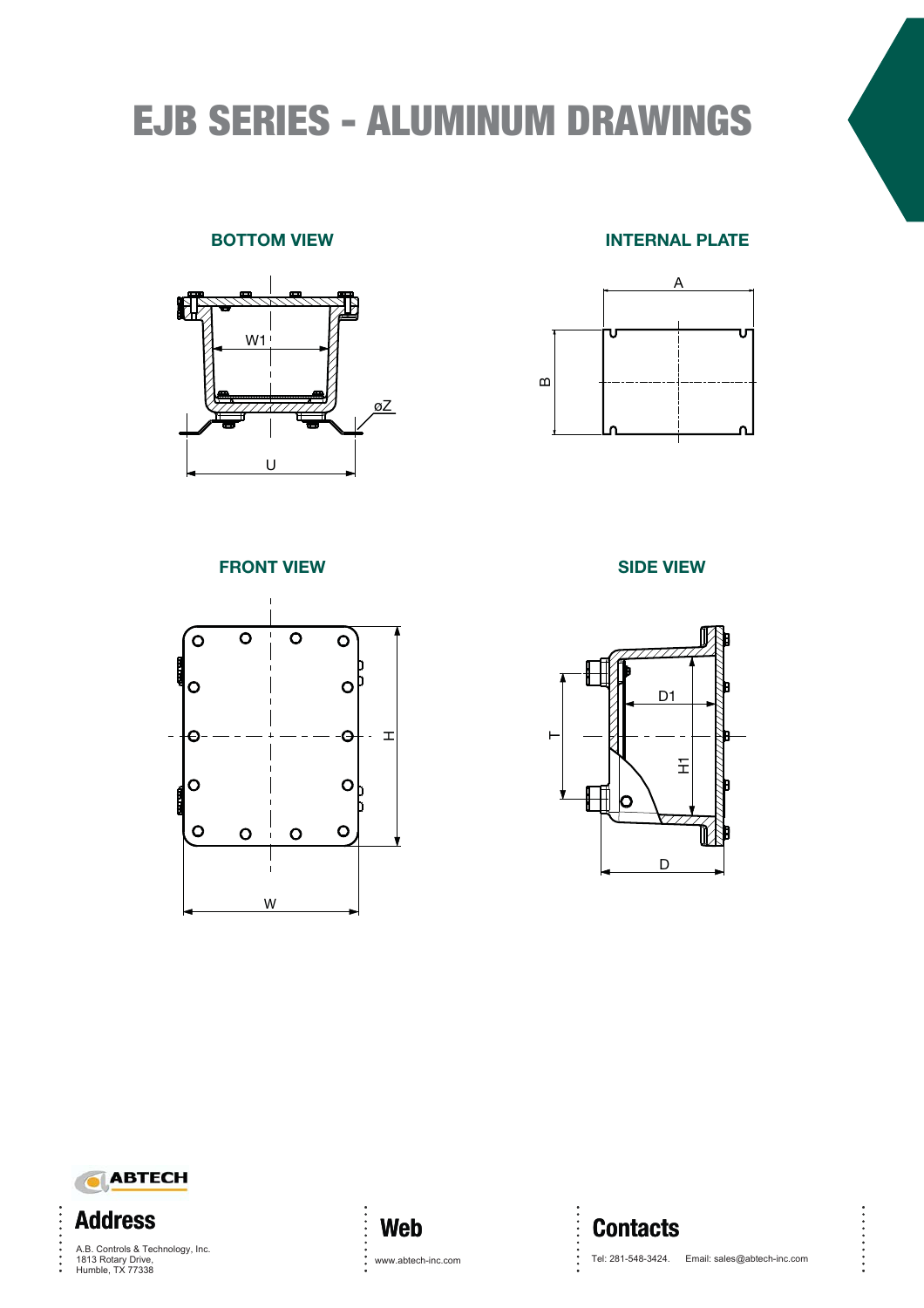# EJB SERIES - STAINLESS STEEL DIMENSIONS

|               |               | <b>External Dimensions</b> |                     | <b>Internal Dimensions</b> |                      |                      |                | <b>Internal Plate</b> | <b>Fixing Holes</b> |        | Weight | Feet<br><b>Fixing</b><br><b>Bolts</b> |
|---------------|---------------|----------------------------|---------------------|----------------------------|----------------------|----------------------|----------------|-----------------------|---------------------|--------|--------|---------------------------------------|
| TYPE *        | Height<br>(H) | Width<br>(W)               | <b>Depth</b><br>(D) | <b>Height</b><br>(H1)      | <b>Width</b><br>(W1) | <b>Depth</b><br>(D1) | $\overline{A}$ | $\mathbf B$           | T.                  | $\cup$ | kg     | ØZ                                    |
| EJBS-A        | 320           | 255                        | 182                 | 235                        | 170                  | 140                  | 225            | 160                   | 175                 | 258    | 32     | M <sub>10</sub>                       |
| EJBS-B        | 430           | 255                        | 240                 | 345                        | 170                  | 195                  | 335            | 160                   | 285                 | 258    | 42     | M <sub>10</sub>                       |
| EJBS-C        | 490           | 415                        | 260                 | 390                        | 315                  | 215                  | 380            | 305                   | 330                 | 403    | 80     | M <sub>10</sub>                       |
| EJBS-D        | 535           | 495                        | 260                 | 430                        | 390                  | 215                  | 420            | 380                   | 370                 | 478    | 99     | M <sub>10</sub>                       |
| EJBS-E        | 600           | 545                        | 275                 | 485                        | 430                  | 220                  | 475            | 420                   | 405                 | 538    | 144    | M16                                   |
| <b>EJBS-F</b> | 845           | 460                        | 320                 | 725                        | 340                  | 265                  | 715            | 330                   | 605                 | 450    | 180    | M16                                   |
| EJBS-G        | 835           | 615                        | 315                 | 725                        | 505                  | 263                  | 715            | 495                   | 605                 | 616    | 281    | M <sub>16</sub>                       |
| EJBS-H        | 835           | 615                        | 410                 | 725                        | 505                  | 358                  | 715            | 495                   | 605                 | 616    | 309    | M16                                   |

All dimensions are in mm.

Dimensions and weights are approximate and subject to change without notice.

\* "S" discriminate between Stainless Steel and Aluminium enclosures, is not included in the marking.



**Address** 1813 Rotary Drive,<br>1813 Rotary Drive,<br>Humble, TX 77338 via per dolza godiono - La per Dolzago, 21 - 23848 - Oggiono - La per Dolzago, 21 - Italy - La per Dolzago, 21<br>Altre del Carte del Carte del Carte del Carte del Carte del Carte del Carte del Carte del Carte del Carte del

 $\ddot{\cdot}$ 



**Contacts**

www.abtech-inc.com Tel: 281-548-3424. Email: sales@abtech-inc.com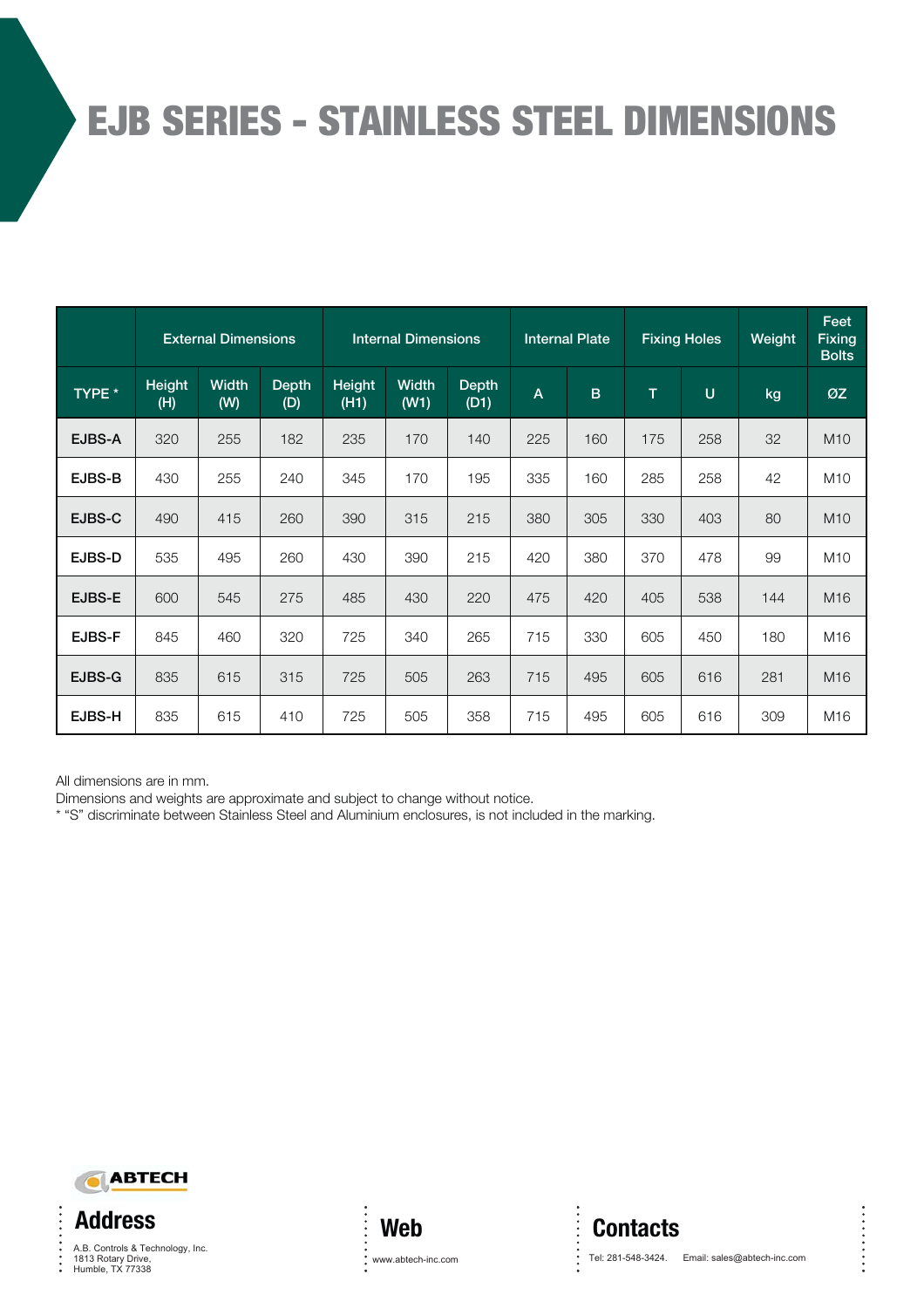# EJB SERIES - STAINLESS STEEL DRAWINGS

### **BOTTOM VIEW**



**INTERNAL PLATE**



**FRONT VIEW**



**SIDE VIEW**





1813 Rotary Drive,<br>USBN 27688  $V<sub>1</sub>$  and  $V<sub>2</sub>$ ,  $V<sub>1</sub>$   $V<sub>2</sub>$  or  $V<sub>3</sub>$ 1813 Rotary Drive,<br>1813 Rotary Drive,<br>Humble, TX 77338

 $\ddot{\cdot}$ 



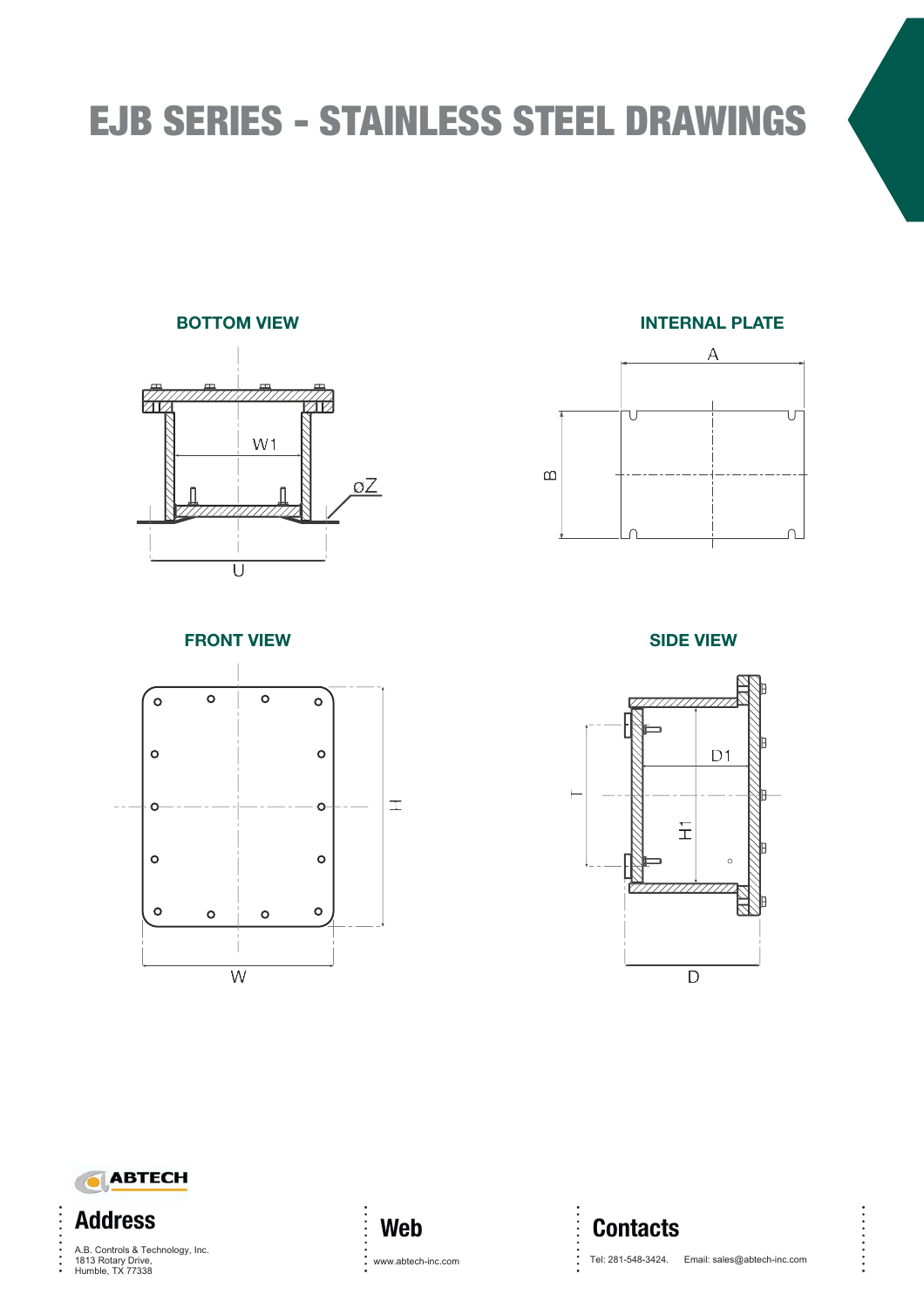# EJB SERIES - WINDOWS DIMENSIONS AND DRAWINGS

### **APPLICABLE WINDOWS AND ENTRIES M32X1.5 ON EJB LIDS**

| Window type          | <b>Glass</b><br>dimensions | EJB-A<br>EJBS-A          | EJB-B<br>EJBS-B | EJB-C<br>EJBS-C | EJB-D<br><b>EJBS-D</b>   | EJB-E<br><b>EJBS-E</b> | EJB-F<br><b>EJBS-F</b> | $EJB-G$<br>EJBS-G | EJB-H<br>EJBS-H |
|----------------------|----------------------------|--------------------------|-----------------|-----------------|--------------------------|------------------------|------------------------|-------------------|-----------------|
| $P = 80x80$          | 120x120                    |                          | Χ               | X               | X                        | X                      | X                      | X                 | X               |
| $Q = 120 \times 120$ | 160x160                    | $\overline{\phantom{a}}$ |                 | X               | X                        | X                      | X                      | X                 | Χ               |
| $R = 160x160$        | 200x200                    |                          |                 |                 | X                        | X                      | X                      | X                 | X               |
| $S = 40x70$          | 80x110                     |                          | X               | X               | X                        | Χ                      | Χ                      | Χ                 | Χ               |
| $T = 40x200$         | 80x240                     |                          |                 | X               | X                        | X                      | X                      | X                 | X               |
| $U = 100x270$        | 140x310                    |                          |                 |                 | $\overline{\phantom{0}}$ | Χ                      | Χ                      | Χ                 | Χ               |

All dimensions are in mm.

Dimensions and weights are approximate and subject to change without notice.

\* "S" discriminate between Stainless Steel and Aluminium enclosures, is not included in the marking.









1813 Rotary Drive,<br>Humble TX 77338 Via per Dolzago, 21 - 23848 - Oggiono - La Constantino - La Constantino - La Constantino - La Constantino - La Humble, TX 773388



www.abtech-inc.com Tel: 281-548-3424. Email: sales@abtech-inc.com

. . . . . . . . . . .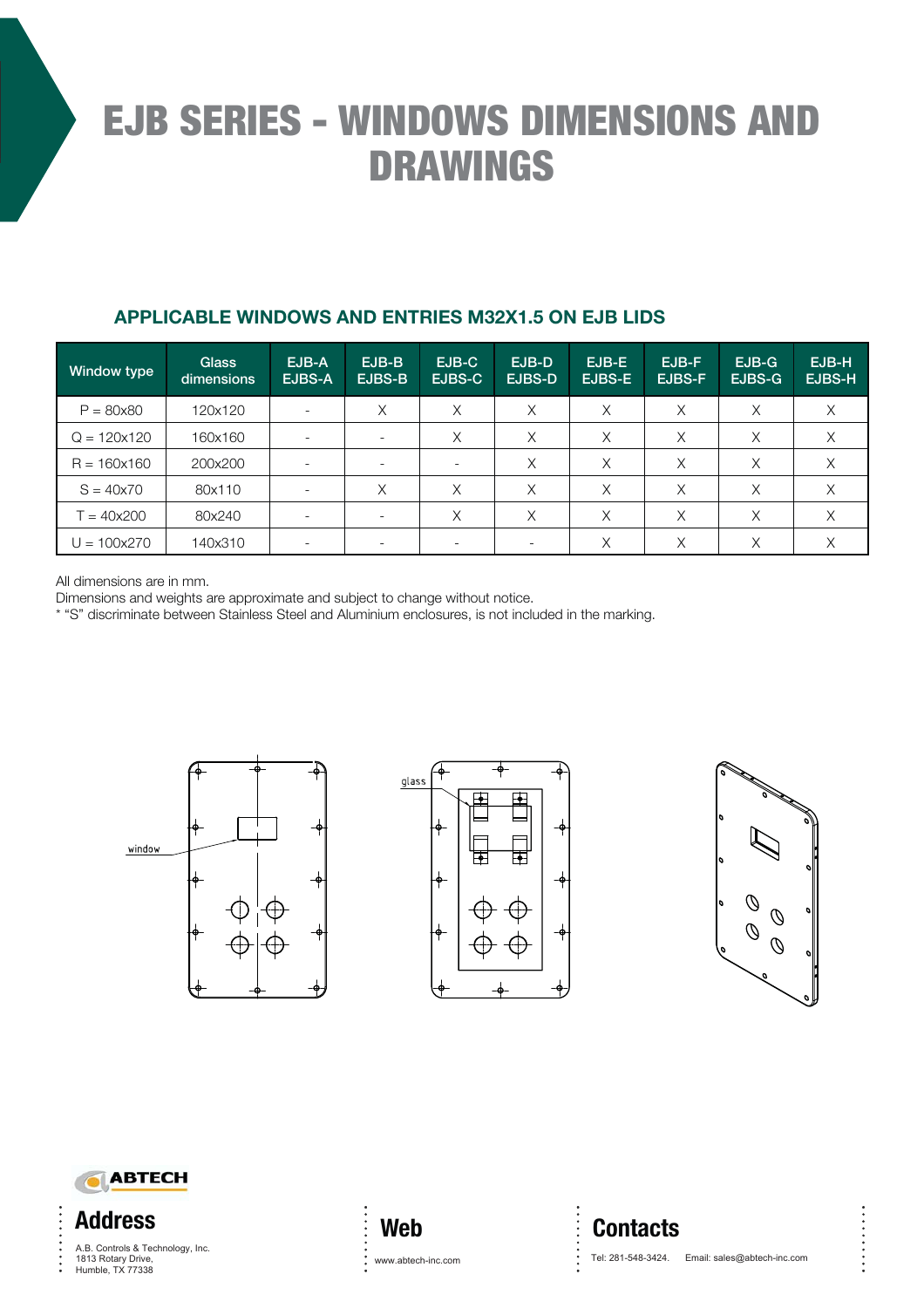# EJB SERIES - WINDOWS DIMENSIONS AND DRAWINGS

### **APPLICABLE WINDOWS AND ENTRIES M32X1.5 ON EJB LIDS**

| Window type         | <b>Glass</b><br>dimensions | EJB-A<br>EJBS-A          | $EJB-B$<br>EJBS-B        | EJB-C<br><b>EJBS-C</b> | EJB-D<br><b>EJBS-D</b> | EJB-E<br>EJBS-E | EJB-F<br>EJBS-F | $EJB-G$<br>EJBS-G | EJB-H<br><b>EJBS-H</b> |
|---------------------|----------------------------|--------------------------|--------------------------|------------------------|------------------------|-----------------|-----------------|-------------------|------------------------|
| $V = \emptyset$ 120 | $Ø$ 160                    | $\overline{\phantom{a}}$ |                          |                        |                        |                 |                 |                   |                        |
| $W = \emptyset$ 160 | $\varnothing$ 200          | $\overline{\phantom{0}}$ |                          |                        | $\times$               |                 |                 |                   |                        |
| $X = \emptyset$ 180 | Ø 220                      | $\overline{\phantom{0}}$ | $\overline{\phantom{0}}$ |                        |                        |                 |                 |                   |                        |

All dimensions are in mm.

Dimensions and weights are approximate and subject to change without notice.

\* "S" discriminate between Stainless Steel and Aluminium enclosures, is not included in the marking.









1813 Rotary Drive,<br>Humble, TX 77338 Via per Dolzago, 21 - 23848 - Oggiono - La Constantino - La Constantino - La Constantino - La Constantino - La

# **Web**

### **Contacts**

www.abtech-inc.com <br>Tel: 281-548-3424. Email: sales@abtech-inc.com <br>

. . . . . . . . . . .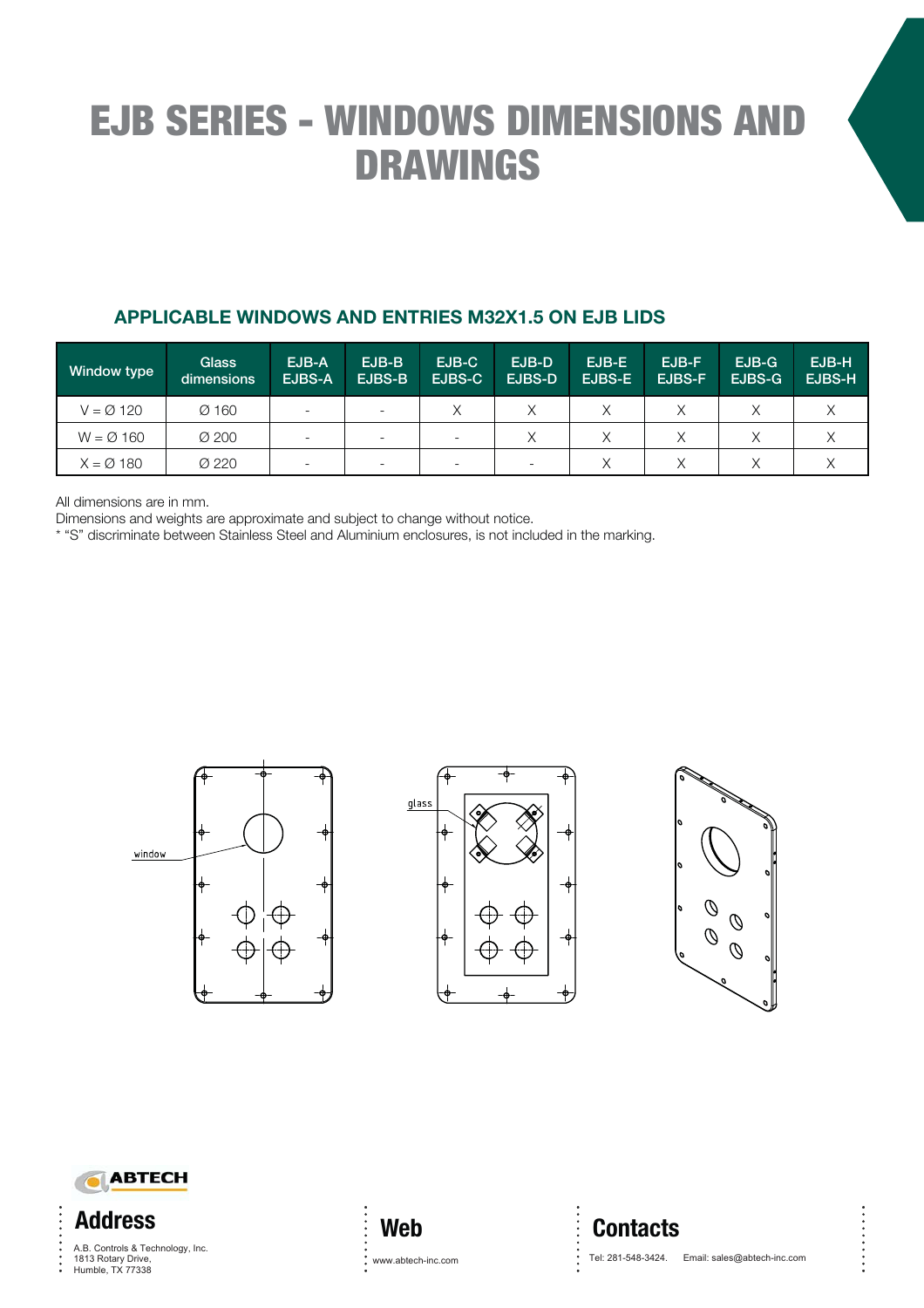# EJB... SERIES - FEATURES

| <b>TYPES OF</b>   |                | <b>TEMPERATURE CLASS</b> | <b>MAXIMUM POWER DISSIPATED</b> |                |                |  |  |  |
|-------------------|----------------|--------------------------|---------------------------------|----------------|----------------|--|--|--|
| <b>ENCLOSURES</b> | <b>GAS</b>     | <b>DUST</b>              | $40^{\circ}$ C                  | $50^{\circ}$ C | $60^{\circ}$ C |  |  |  |
|                   | T <sub>6</sub> | T85°C                    | 90W                             | 60W            | <b>25W</b>     |  |  |  |
| EJB-A             | T <sub>5</sub> | T100°C                   | 120W                            | 95W            | 75W            |  |  |  |
|                   | <b>T4</b>      | $T135^{\circ}$ C         | 205W                            | 180W           | 155W           |  |  |  |
|                   | T <sub>6</sub> | T85°C                    | 125W                            | 90W            | 55W            |  |  |  |
| EJB-B             | T <sub>5</sub> | T100°C                   | 180W                            | 145W           | 110W           |  |  |  |
|                   | <b>T4</b>      | T135°C                   | 305W                            | 270W           | 235W           |  |  |  |
|                   | T <sub>6</sub> | T85°C                    | 210W                            | <b>150W</b>    | 95W            |  |  |  |
| EJB-C             | T <sub>5</sub> | T100°C                   | 295W                            | 235W           | <b>180W</b>    |  |  |  |
|                   | <b>T4</b>      | $T135^{\circ}$ C         | 500W                            | 440W           | 380W           |  |  |  |
|                   | T <sub>6</sub> | T85°C                    | 255W                            | 185W           | 115W           |  |  |  |
| EJB-D             | T <sub>5</sub> | $T100^{\circ}$ C         | 360W                            | 290W           | 220W           |  |  |  |
|                   | T4             | T135°C                   | 610W                            | 535W           | 465W           |  |  |  |
|                   | T <sub>6</sub> | T85°C                    | 265W                            | 200W           | 125W           |  |  |  |
| EJB-E             | T <sub>5</sub> | T100°C                   | 390W                            | 315W           | 240W           |  |  |  |
|                   | <b>T4</b>      | T135°C                   | 655W                            | 580W           | 505W           |  |  |  |
|                   | T <sub>6</sub> | T85°C                    | 350W                            | 265W           | 165W           |  |  |  |
| EJB-F             | T <sub>5</sub> | T100°C                   | 515W                            | 415W           | 315W           |  |  |  |
|                   | T <sub>4</sub> | T135°C                   | 850W                            | 755W           | 660W           |  |  |  |
|                   | T <sub>6</sub> | T85°C                    | 410W                            | 315W           | 195W           |  |  |  |
| EJB-G             | T <sub>5</sub> | T100°C                   | 610W                            | 495W           | 375W           |  |  |  |
|                   | <b>T4</b>      | T135°C                   | 1020W                           | 905W           | 790W           |  |  |  |
|                   | T <sub>6</sub> | T85°C                    | 510W                            | 390W           | 245W           |  |  |  |
| EJB-H             | T <sub>5</sub> | $T100^{\circ}$ C         | 610W                            | 460W           | 320W           |  |  |  |
|                   | T4             | T135°C                   | 1260W                           | 1120W          | 975W           |  |  |  |



**Address** 1813 Rotary Drive,<br>1813 Rotary Drive,<br>Humble, TX 77338  $V_1$  and  $V_2$ ,  $V_1$   $V_2$   $V_3$   $V_4$   $V_5$   $V_6$   $V_7$   $V_8$   $V_9$   $V_9$   $V_9$   $V_9$   $V_9$   $V_9$   $V_9$   $V_9$   $V_9$   $V_9$   $V_9$   $V_9$   $V_9$   $V_9$   $V_9$   $V_9$   $V_9$   $V_9$   $V_9$   $V_9$   $V_9$   $V_9$   $V_9$   $V_9$   $V_9$   $V_9$ 

 $\ddot{\cdot}$ 



 $\ddot{\phantom{a}}$ 

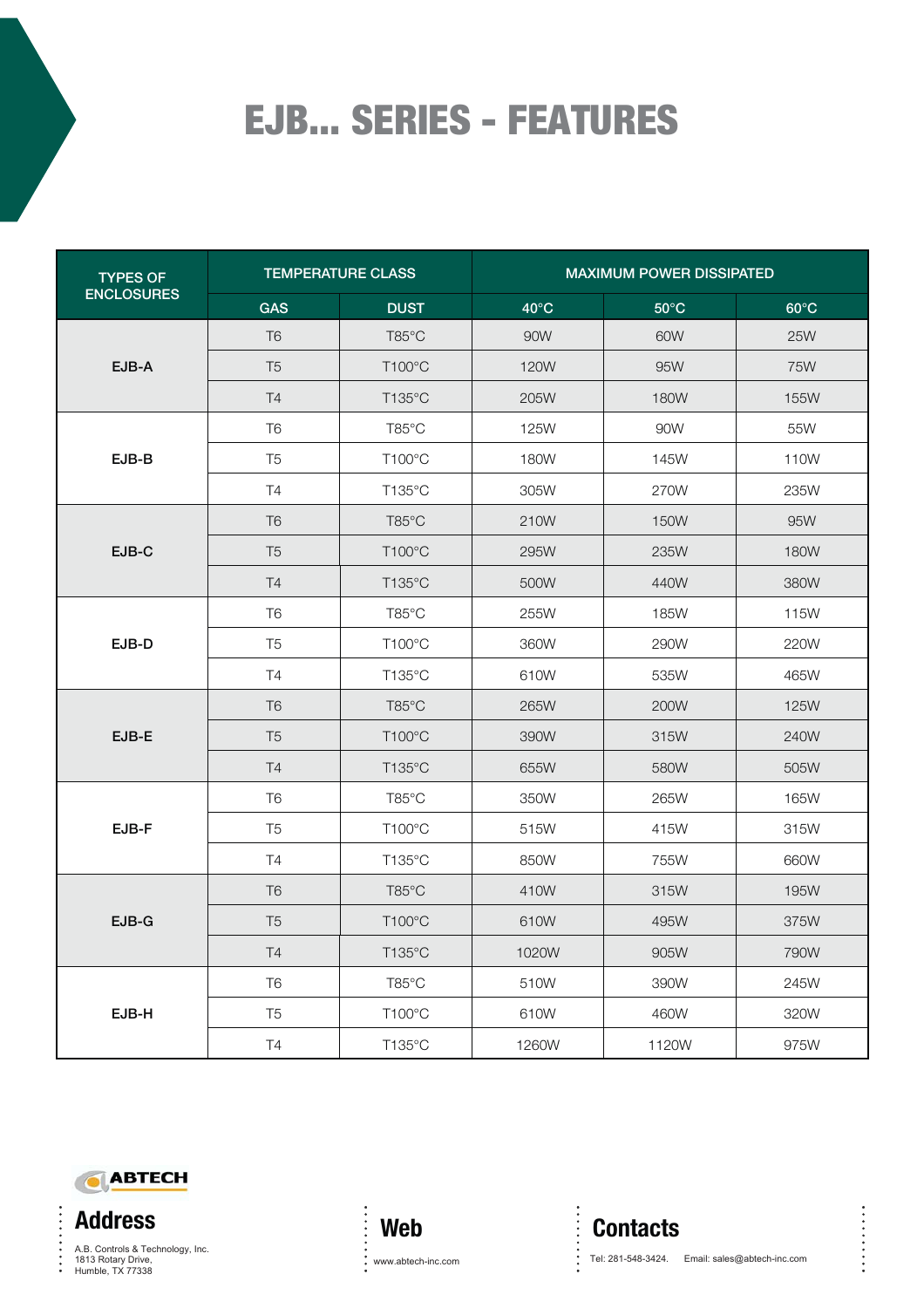EJB... SERIES - FEATURES

### **NUMBER OF THREADED HOLES AND OPERATORS ON FRONT**

| EJB Type                                                                  |     | $\overline{A}$ | B  | C  | D  | Е  | F  | G  | н  |
|---------------------------------------------------------------------------|-----|----------------|----|----|----|----|----|----|----|
| Nr. of threaded holes and                                                 | min |                | 4  | 8  | 12 | 18 | 35 | 56 | 56 |
| operators (M32 and M25) -<br>with windows                                 | max | -              | 6  | 12 | 18 | 24 | 40 | 64 | 64 |
| Nr. of threaded holes and<br>operators (M32 and M25) -<br>without windows |     | 4              | 10 | 24 | 36 | 42 | 55 | 88 | 88 |

### **NUMBER OF CABLE ENTRIES ON LONG/SHORT SIDE FOR EACH EJB**

|              |                | <b>BOX TYPE</b> |              |       |       |       |       |       |  |  |  |
|--------------|----------------|-----------------|--------------|-------|-------|-------|-------|-------|--|--|--|
| <b>ENTRY</b> | $\overline{A}$ | $\, {\bf B}$    | $\mathbf{C}$ | D     | E.    | F     | G     | H     |  |  |  |
| M20 / 1/2"   | 8/6            | 12/6            | 20/16        | 24/22 | 30/24 | 55/26 | 55/32 | 60/38 |  |  |  |
| M25 / 3/4"   | 8/4            | 8/4             | 12/9         | 22/16 | 25/20 | 38/18 | 40/22 | 44/24 |  |  |  |
| M32/1"       | 3/3            | 3/2             | 10/8         | 11/9  | 13/11 | 30/15 | 34/18 | 36/20 |  |  |  |
| M50 / 1.1/2" | 2/1            | 2/1             | 4/3          | 8/8   | 8/8   | 14/6  | 16/12 | 17/13 |  |  |  |
| M63/2"       | 1/1            | 2/1             | 3/2          | 3/3   | 4/4   | 10/4  | 11/5  | 12/6  |  |  |  |
| M75 / 2.1/2" |                |                 | 2/2          | 2/2   | 3/2   | 4/2   | 6/4   | 6/4   |  |  |  |
| M80 / 3"     |                |                 |              | 1/1   | 2/2   | 3/1   | 5/3   | 5/3   |  |  |  |



**Address** 1813 Rotary Drive,<br>1813 Rotary Drive,<br>Humble, TX 77338  $V_1$  and  $V_2$ ,  $V_1$   $V_2$   $V_3$   $V_4$   $V_5$   $V_6$   $V_7$   $V_8$   $V_9$   $V_9$   $V_9$   $V_9$   $V_9$   $V_9$   $V_9$   $V_9$   $V_9$   $V_9$   $V_9$   $V_9$   $V_9$   $V_9$   $V_9$   $V_9$   $V_9$   $V_9$   $V_9$   $V_9$   $V_9$   $V_9$   $V_9$   $V_9$   $V_9$   $V_9$ 

 $\ddot{\cdot}$ 



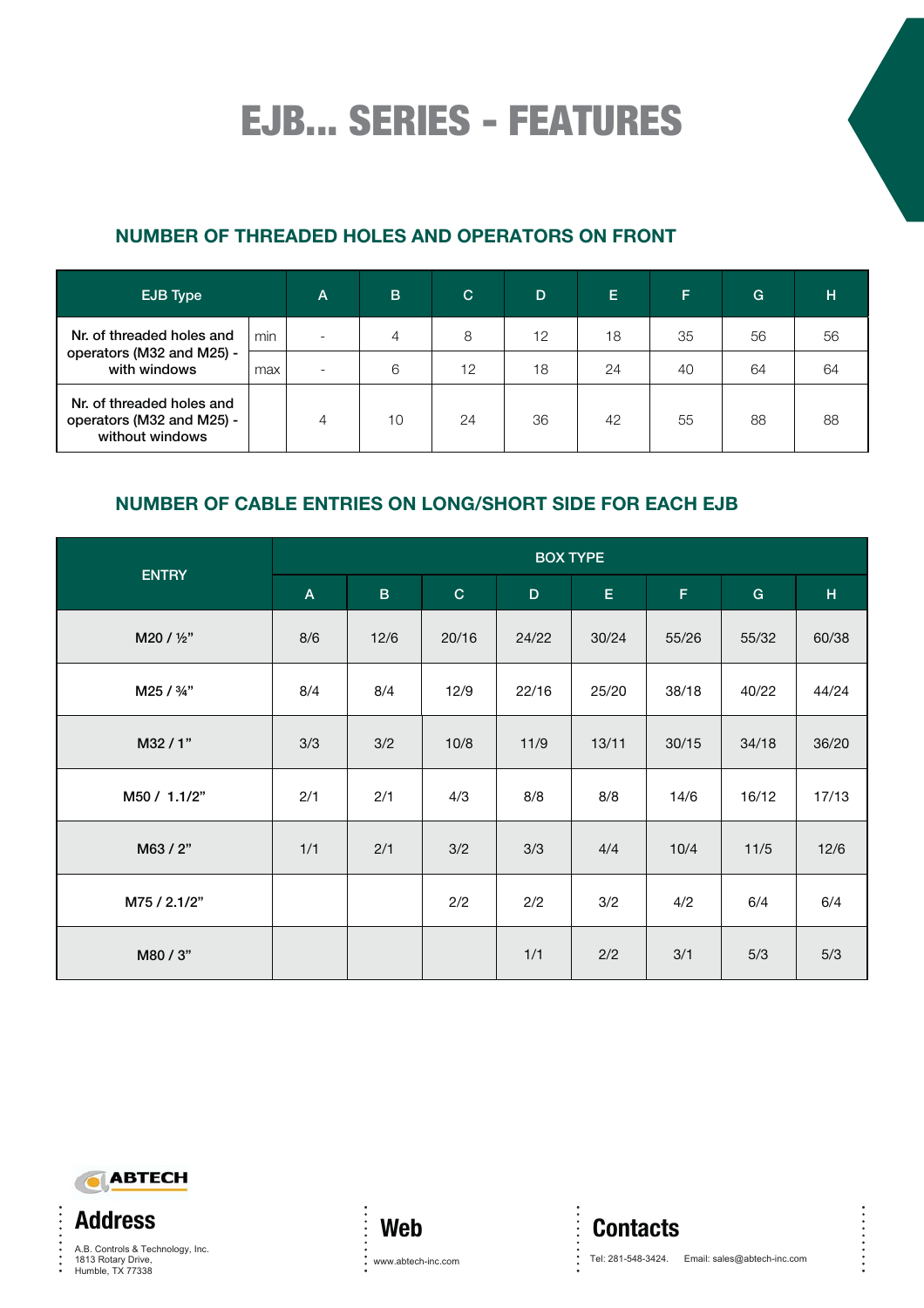# EJB... SERIES - OPERATORS

| <b>CODE</b> | <b>DESCRIPTION</b>                                     |
|-------------|--------------------------------------------------------|
| 10000       | Black button M25 NO contact                            |
| 10001       | Green button M25 NO contact                            |
| 10002       | Red button M25 NC contact                              |
| 10003       | Yellow button M25 NO contact                           |
| 10004       | White signal lamp M25                                  |
| 10005       | Green signal lamp M25                                  |
| 10006       | Red signal lamp M25                                    |
| 10007       | Orange signal lamp M25                                 |
| 10020       | Emergency Red button, turn to unlock, M25 1 NC contact |
| 10021       | Selector 0-1, M25, 2 pole 16A handle 55x55             |
| 10022       | Selector 0-1, M25, 3 pole 63A handle 72x72             |
| 10023       | Switch 1-0-2, M25, 2 pole 16A handle 55x55             |
| 10024       | Diverter 1-2-3, M25, 2 pole 16A 55x55                  |
| 10025       | Switch 1-0-2, M25, 55x55                               |



Emergency Red button Green button Green button





Orange signal lamp Selector 0-1





**Address** 1813 Rotary Drive,<br>Umrhia TV 77999  $V_1$  and  $V_2$   $V_3$   $V_4$   $V_5$   $V_6$   $V_7$   $V_8$   $V_9$   $V_9$   $V_9$   $V_9$   $V_9$   $V_9$   $V_9$   $V_9$   $V_9$   $V_9$   $V_9$   $V_9$   $V_9$   $V_9$   $V_9$   $V_9$   $V_9$   $V_9$   $V_9$   $V_9$   $V_9$   $V_9$   $V_9$   $V_9$   $V_9$   $V_9$   $V_9$   $V_9$  1813 Rotary Drive,<br>1813 Rotary Drive,<br>Humble, TX 77338

 $\ddot{\cdot}$ 



**Contacts** www.abtech-inc.com ... Tel: 281-548-3424. Email: sales@abtech-inc.com